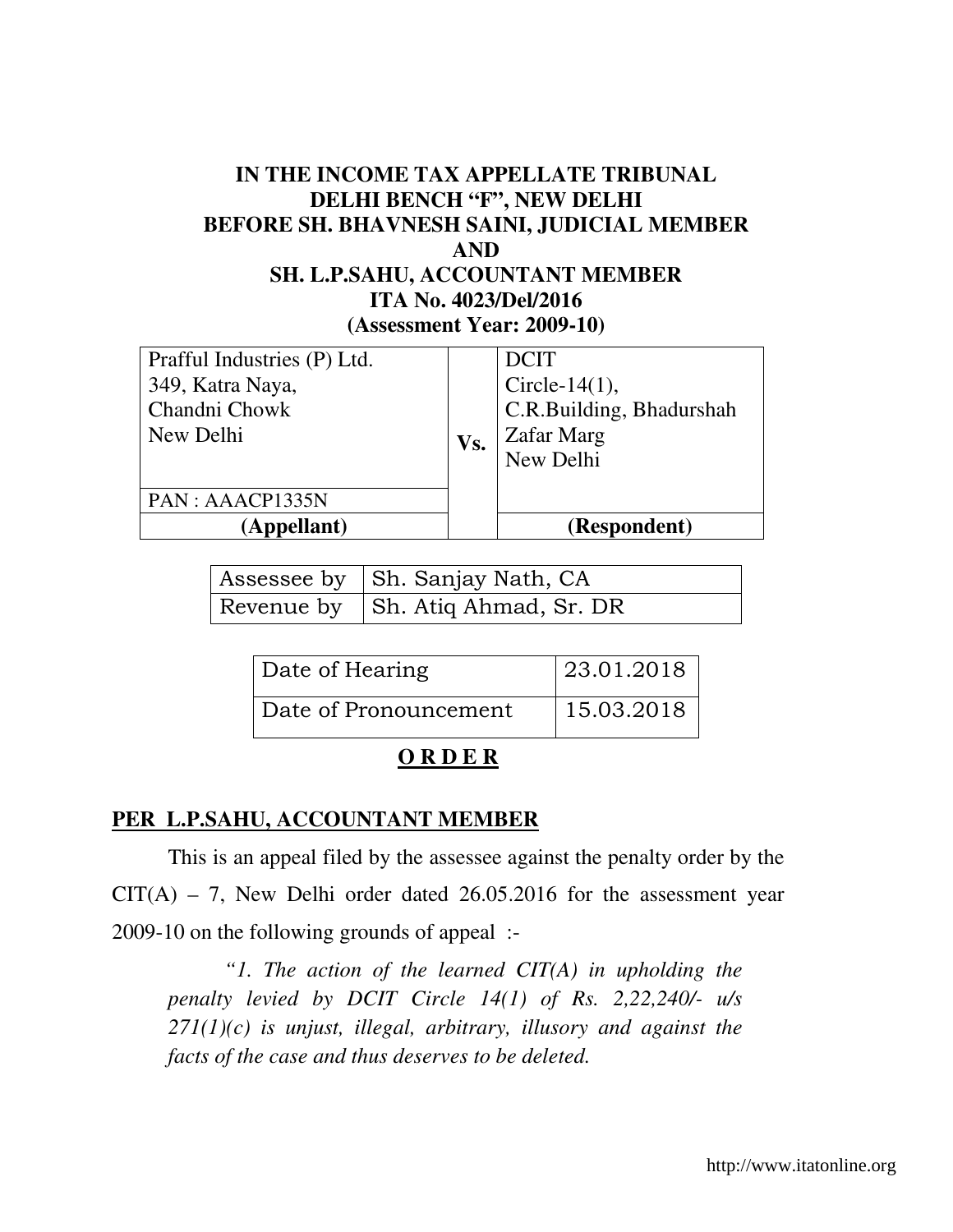*2. The action of the lower authorities in not following the case laws on the issue and in spite of legal precedents, still not quashing the penalty of Rs. 2,22,240/- is unjust, illegal, arbitrary, illusory and against the facts of the case and thus deserves to be deleted."* 

2. The brief facts of the case are that the assessee filed return of income on 29.09.2009 declaring income of Rs.63,52,180/-. The assessment was completed u/s 143(3) by making certain additions, including the addition on account of excess claim of depreciation of Rs.14,21,000/- and Rs.8725/- on account of disallowance of proportionate expenses u/s. 14A read with Rule 8D. The ld. CIT(A) in quantum proceedings, restricted the disallowance of depreciation to Rs.7,10,000/- and sustained the addition u/s. 14A. Based on these additions, the AO initiated penalty proceedings and after considering the submissions of the assessee, imposed a penalty of Rs.2,22,241/- u/s.  $271(1)(c)$  of the IT Act for furnishing inaccurate particulars of income on the premise that the assessee had received capital subsidy on 10.2.2009 under TUFF Scheme, from Ministry of Textile of the Rs. 40,60,000/- for setting up of plant & Machinery which the assessee has shown as a part of reserve instead of deducting the same from cost of fixed the assets (Plant and Machinery) and therefore, the assessee had claimed excess depreciation of Rs. 14,21,000/- for the whole year. He also observed that the addition of Rs.8,725/- was not contested by the assessee in the quantum proceedings. He, therefore, observed that the assessee has furnished inaccurate particulars of income and is liable for penalty.

4. Aggrieved by the order of assessing officer, he appealed before the CIT(A) and the CIT(A) sustained the penalty on excess claim of depreciation to the tune of Rs. 7,10,500/- and deleted the penalty imposed on the basis of addition made u/s. 14A of the Act. Aggrieved of the order of the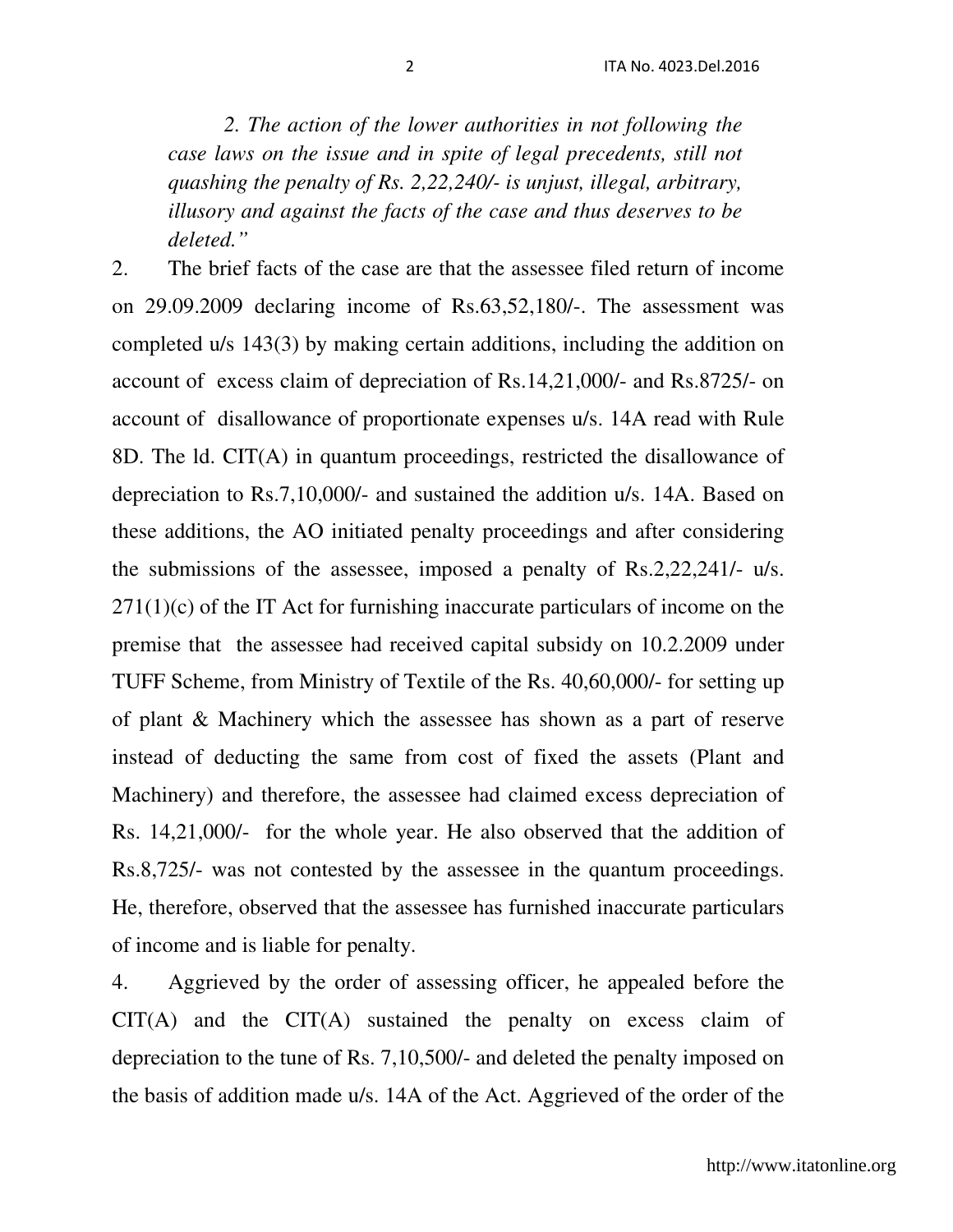CIT(A), the assessee is in appeal before the Tribunal, challenging the sustenance of penalty imposed by the AO.

5. The ld. AR reiterated the submissions made before the CIT(A) and he also submitted a written synopsis and paper book and relied upon case laws. The written synopsis submitted by the assessee reads as under :-

 *"Assessee is a private limited company in the business of doing job work of printing and dyeing of fabrics during the relevant year. In the assessment framed u/s 143(3) the following two additions amongst others were made by him:-* 

*a) A sum of Rs. 7,10,500/- was disallowed out of depreciation claimed by the company on its plant and machinery. The facts of the case are that during the relevant year the company had received capital subsidy from Ministry of Textiles to the tune of Rs. 40,60,000/-. The scheme of the Ministry in giving the subsidy to all eligible units was to encourage setting up of new units in the textiles sector in the state of Gujarat. Assessee had set up its unit in Surat, Gujarat. The subsidy was based on the cost of plant and machinery installed. However as stated earlier it was to encourage setting up of new plants and not as reimbursement of the cost of machinery installed by the assessee.* 

*b)* The assessee created a capital reserve of Rs. *40.60,000/-* in the balance sheet based on the decision of M/s P J Chemicals Ltd. given by the Supreme Court. It did not reduce the cost of the asset and claimed depreciation on the entire cost of plant and machinery installed*.* 

*c)The AO did not accept the version of the assessee company and allowed depreciation after reducing the subsidy received as per definition of Actual cost given in section 43(1) of the Act.* 

*d) Thus the depreciation allowed by him was reduced by Rs. 14,21,000/- being 17.5% of the subsidy amount of Rs. 40,60,000/-.* 

1. *Another disallowance of Rs. 8,725/- was made u/s 14A. As per the latest decision of Delhi High Court in the case of Joint Investment Private Limited, the addition u/s 14A cannot exceed the exempted income. The assessee company does not have any exempted income and under the circumstances no addition should have been made on this account.* 

2. *The two additions made above after CIT(A) order were also subject to penalty u/s 271(l)(c). In-spit e of assessee submissions the AO passed the penalty order and levied a penalty of Rs. 2,22,241/- being 100% of the tax sort to be evaded. We are in appeal before you against this levy.*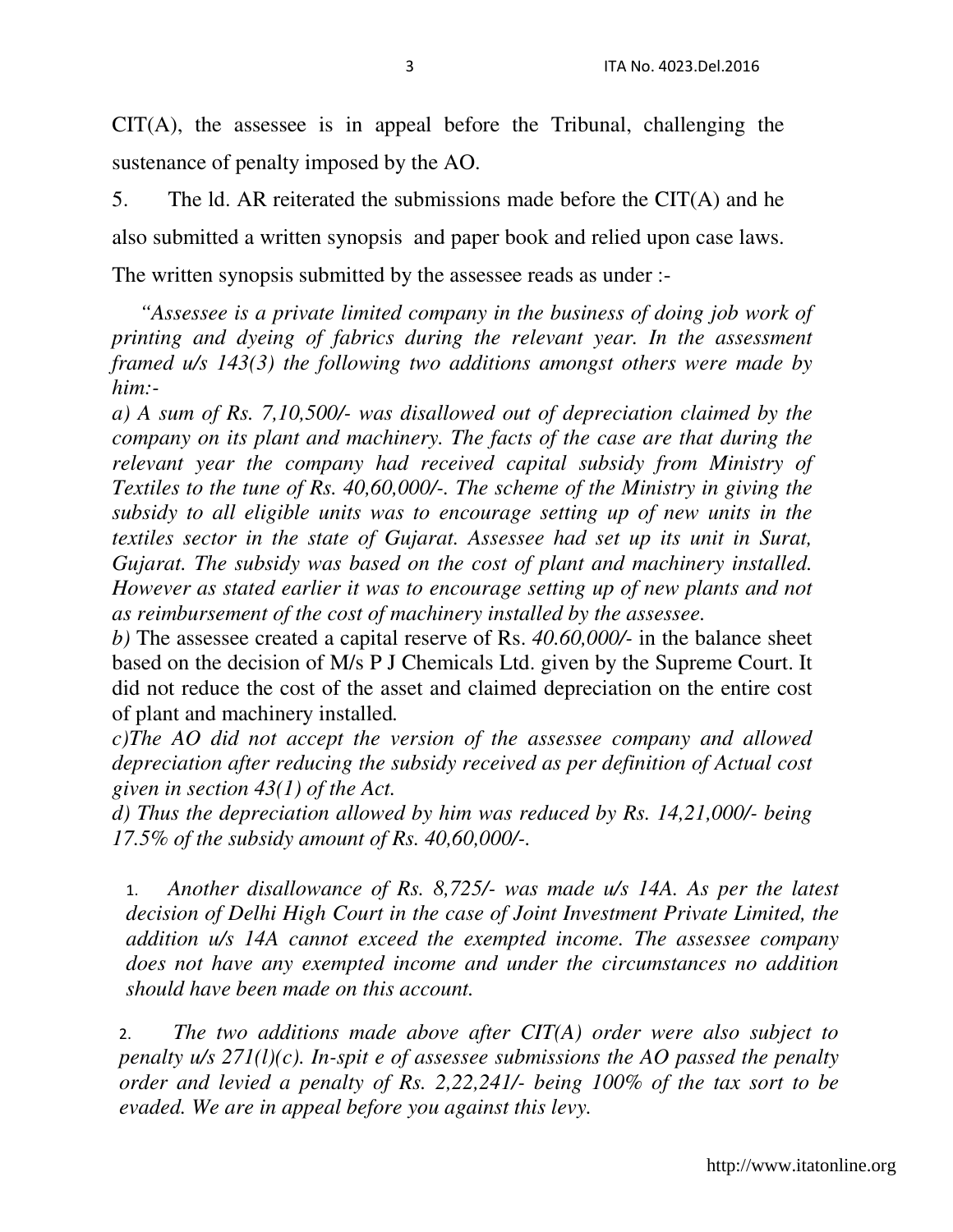3. *Even on the facts of the case as described in para 1 above it can be appreciated that penalty has been levied by holding that assessee has claimed excess depreciation in its return. The AO has stated that no reply has been received in response to the notice. It is submitted that I had personally filed a letter with the AO giving case laws that no penalty can be levied in case of claim of depreciation since it does not amount to concealment. Assessee's file was not on the AO's table and he had kept the letter and had assured me that my reply will be considered. The same has not been done as per his order.* 

4. He has cited case laws of various courts based on which the penalty has been levied. I have gone through the cases and nowhere has it been held that penalty should be levied on each and every addition retained by the department. We are now submitting the following case laws and submissions directly on the issue that no penalty should be levied in cases where claim of depreciation has not been allowed in full.

*In this regard, the decision of Hon'ble Supreme Court in the case of* **M/s Flexituff International Ltd. order dated 04.05.2010** *may be referred to. The Hon'ble Court has decided that imposition penalty u/s 271(1)(C), there must be definite finding that either there must be concealment of income or furnishing inaccurate particulars.* 

1. *The admission or rejection of a claim is a subjective exercise and whether a claim is accepted or rejected has nothing to do with furnishing of inaccurate particular of income or conceal income.* 

*What is a correct claim and what is an incorrect claim is a matter of opinion. Raising a claim, even if it is ultimately found to be legally unacceptable, cannot amount to furnishing of inaccurate particulars of income.* 

*Mere making of the claim, which is not sustainable in law, by itself, will not amount to conceal or furnishing inaccurate particulars regarding income of the assessee.* 

*This thought has now been confirmed by the Hon'ble Supreme Court in the case of*  CIT Vs Reliance Petro Product Pvt Ltd fcOlOl 322 ITR 158 (SC)*.* 

*Under these circumstances, the addition accepted being bona fide, there is no concealment of income and as such no penalty u/s 271(1)(C) is leviable.* 

2. *The disallowance of depreciation will not perse amount to furnishing inaccurate particulars for which reliance is placed in* **CIT** Vs **Aiaib Singh & Com (253 ITR 630) (P&H).** *Where no information, given in the return, is found to be incorrect or inaccurate, the assessee can not be held guilty of furnishing*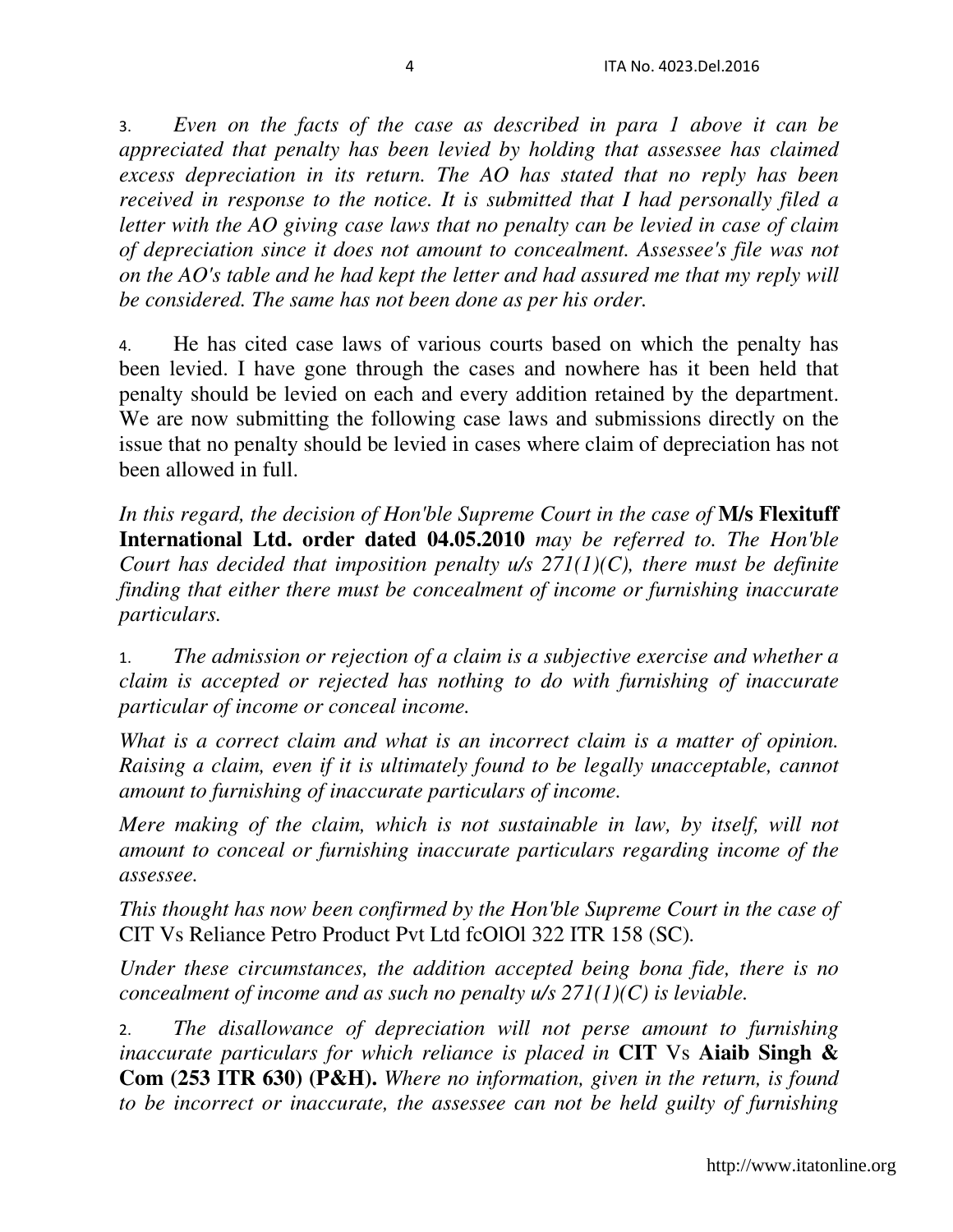*inaccurate particulars.* 

3. *Hon'ble Apex Court in the case of Dilip N. Shroff Vs JCIT (291 ITR 519){SC) and* Union of India Vs Dharmendra *Textiles* Processors (306 *1TR*  277HSC) *clearly held that merely because assessee claimed expenditure, which claim was not accepted or was not acceptable to the Revenue, that by itself would not attract penalty u/s 271(l)(c).* 

4. *In the decision of* Hon'ble ITAT, Indore Bench-lndore in the case of M/s Kalani Industries Pvt Ltd Vs DCIT-l(l) Indore (ITA No. 29/lnd/2009) dated 21/04/2011*. In which Hon'ble ITAT has described the word "Conceal" as under:* 

*" The expression "has concealed the particulars of income" and "has furnished inaccurate particulars of income" have not been defined either in sec. 271(l)(c) or elsewhere in the Act. One thing is certain that these two circumstances are not identical in details although they may lead to same effect, namely, keeping of a certain portion of income. The former is direct and the later may be indirect in its execution. The word "conceal" is derived from the Latin word "concolare" which implies to hide. In the present appeal, even if a excess depreciation has been claimed by the assessee on the basis of the Companies Act does not mean that the assessee had hidden something, therefore, even if a wrong claim is made, automatically, does not tantamount to furnishing inaccurate particulars. Concealment refers to a deliberate act on the part of the assessee. The primary burden of proof is on the Revenue, before a penalty is imposed u/s 271(l)(c) because by no stretch of imagination, making a incorrect claim, does not tantamount to furnishing inaccurate particulars, therefore, keeping in view the totality of facts and the judicial pronouncements, that too from the Hon'ble Apex Court, no penalty is leviable especially when there is no finding that any details supplied by the assessee in its return is erroneous or incorrect, therefore, mere making a excess claim in itself does not invite imposition of penalty u/s 271(l)(c) because the same cannot amount to furnishing inaccurate particulars. "* 

*We are also enclosing case laws directly related to our case where it has been held that no penalty should be levied in the facts and circumstances of our case.:-* 

| 1. CIT v. P J Chemicals Ltd.                           | Page 13-14 |
|--------------------------------------------------------|------------|
| 2. CIT v. Jawahar Lal Gupta and Ashutosh Mohunta, JJ   | Page 15    |
| 3. Dilip N Shroff v. JCIT, Special range, Mumbai       | Page 16    |
| 4. T. Ashok Pai v. CIT, Banglore                       | Page 17    |
| 5. CIT v. Mahabaleshwar Gas & Chemicals (P) Ltd.       | Page 18-19 |
| 6. Price Waterhouse Coopers (P) Ltd. v. CIT, Kolkata-I | Page 20    |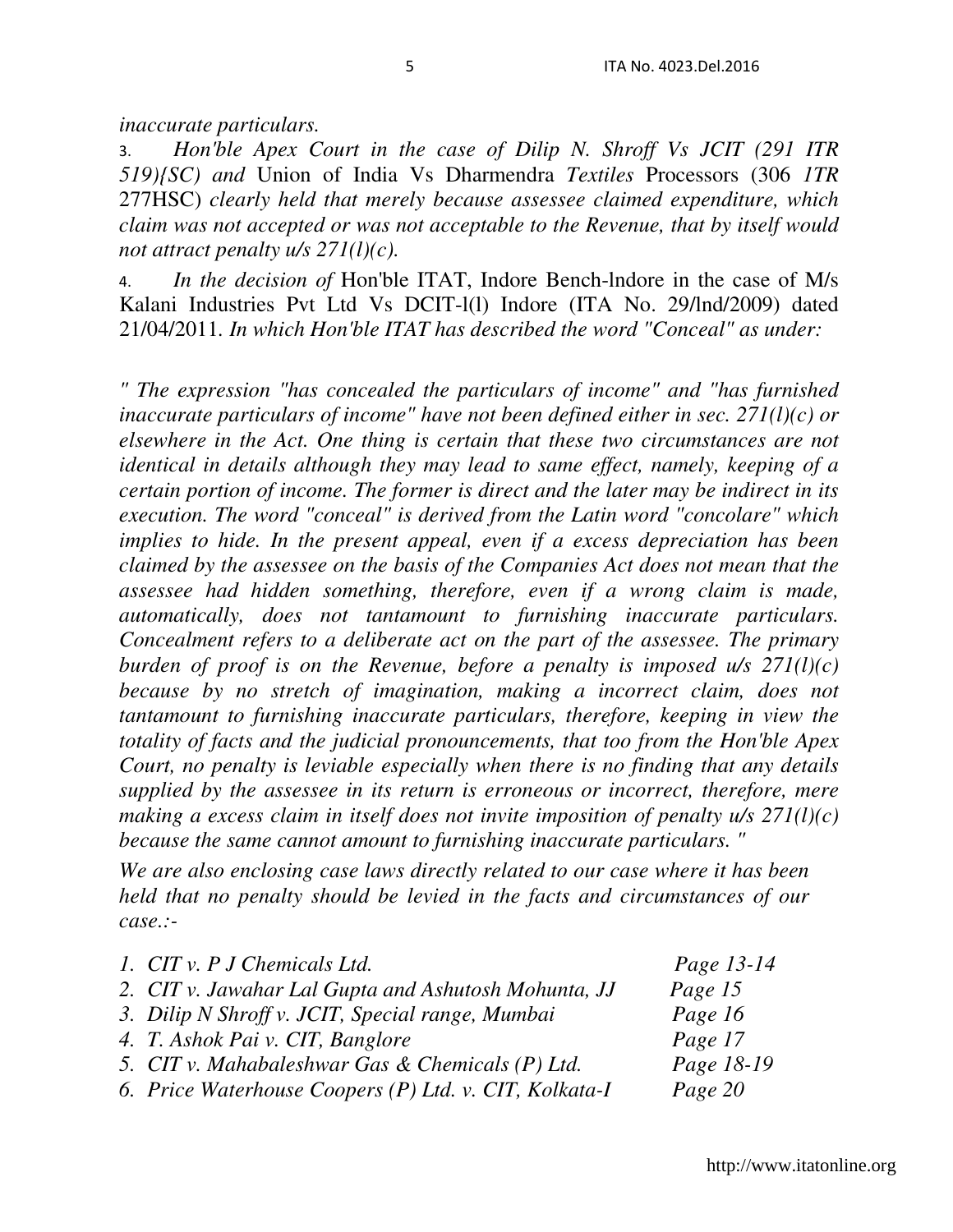| 7. CIT, Ahmedabad v. Reliance Petroproducts (P) Ltd.                   | Page 21-23 |
|------------------------------------------------------------------------|------------|
| 8. M/s. Exensys Software Solutions v. Department of Income Tax Page 24 |            |
| 9. ACIT v. Hotel Dan Private Limited                                   | Page 28    |
| 10. DCIT, Circle $11(1)$ v. M/s. Speciality Food India (P) Ltd.        | Page 30    |
| 11.JCIT v. Super Cassetes Industries                                   | Page 32    |
| 12. Sayaji Iron & Engg Co. v. CIT                                      | Page 33"   |

6. On the other hand, the ld. DR relied on the order of the lower authorities and he further submitted that the assessee has wrongly claimed depreciation on the fixed assets which is not as per section 43(1) of the Income Tax Act, 1961 (hereinafter referred to as the Act). Had it not been taken up for scrutiny, the assessee would have escaped. The assessee has admitted the factual position in the quantum proceedings before the CIT(A) that the capital subsidy should have been deducted from the cost of plant and machinery installed during the year. Therefore, there is a clear cut mala fide intention of the assessee to conceal the income. The case laws relied by the ld. AR are not applicable in present case due to fact of the assessee's case are different.

7. We have considered the rival submissions of the parties and have gone through the entire material available on record including the case laws relied by the assessee. It is not in dispute that the assessee has declared the total value of fixed assets (Plants & Machinery) in its books of accounts. It is also not in dispute that the capital subsidy received by the assessee under TUFF scheme of Gujrat Government was also declared by the assessee before the AO in the assessment proceedings. The only lapse on the part of the assessee unearthed by the AO in the assessment proceedings was that instead of deducting the cost of fixed assets by the amount of capital subsidy received from the Govt., the assessee had shown it as part of reserves in the balance sheet and for this lapse, the AO had already disallowed the excess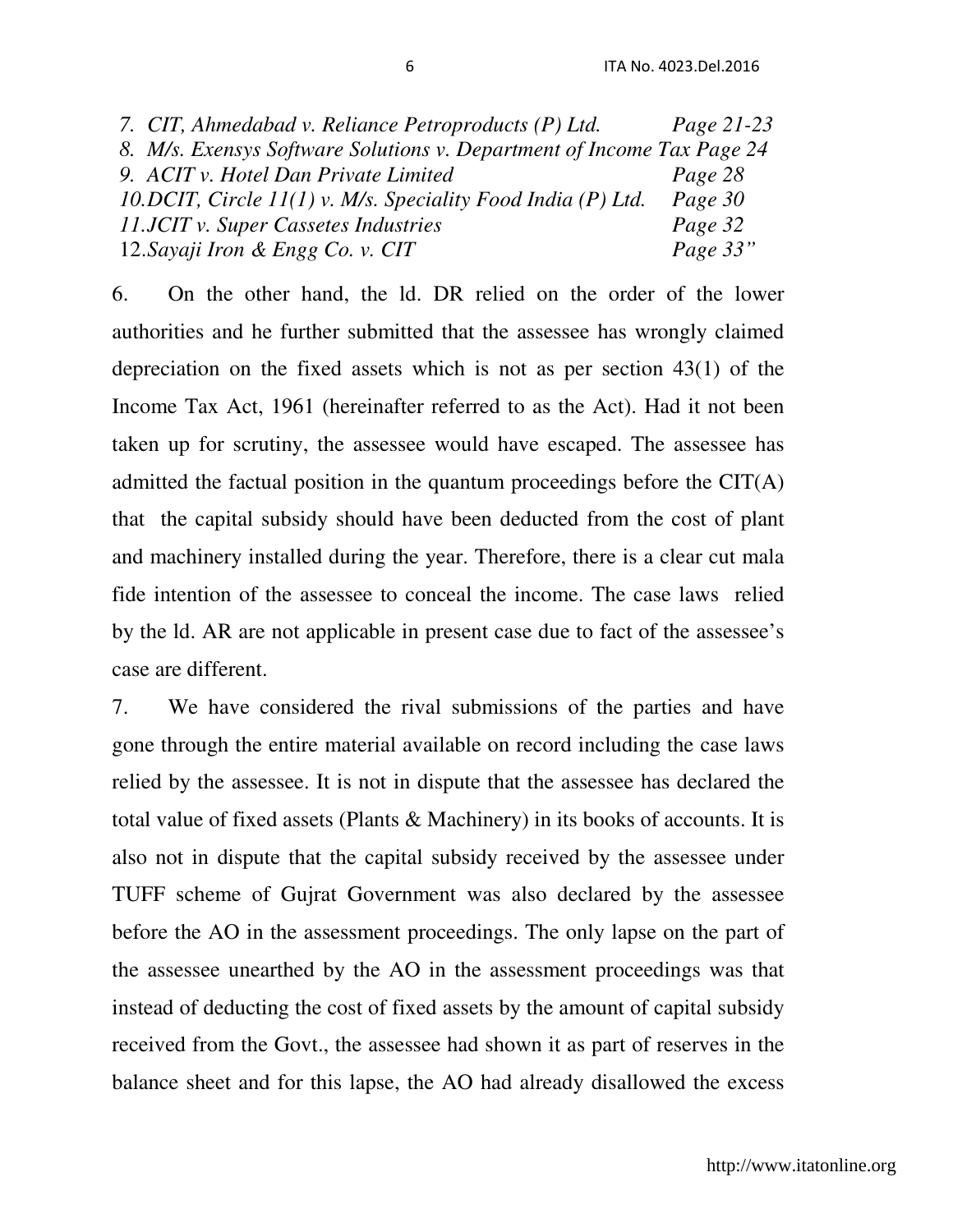depreciation claimed. These facts, however, nowhere go to suggest that the assessee had furnished the inaccurate particulars to attract penalty u/s.  $271(1)(c)$  of the Act. Had the assessee not declared the capital subsidy received and claimed the depreciation on full value of capital assets, the matter would have been different. However, once all the information were given in the return of income accompanied by relevant books maintained by assessee, in our considered opinion, simple disallowance of depreciation will not amount to furnishing of inaccurate particulars, as held by Hon'ble Punjab & Haryana High court in the case of CIT vs. Ajaib Singh & Co., 253 ITR 630 and other several decisions relied by the assessee before us including CIT vs. Reliance Petroproducts Pvt. Ltd., 322 ITR 158 (SC). In view of this, we are not inclined to sustain the order of the ld. CIT(A). As a result, the appeal of the assessee is found to have merit and deserves to be allowed.

In the result, the appeal of the assessee is allowed.

Order pronounced in the open court on  $15<sup>th</sup>$  March, 2017.

Sd/- Sd/-

## **(BHAVNESH SAINI) (L.P.SAHU)**

# JUDICIAL MEMBER ACCOUNTANT MEMBER

Date: 15.03.2018 **Binita**  *copy of order to: -*  1) The Appellant;

- 2) The Respondent;
- 3) The CIT;
- 4) The CIT(A)-, New Delhi;
- 5) The DR, I.T.A.T., New Delhi; True Copy

 By Order ITAT, New Delhi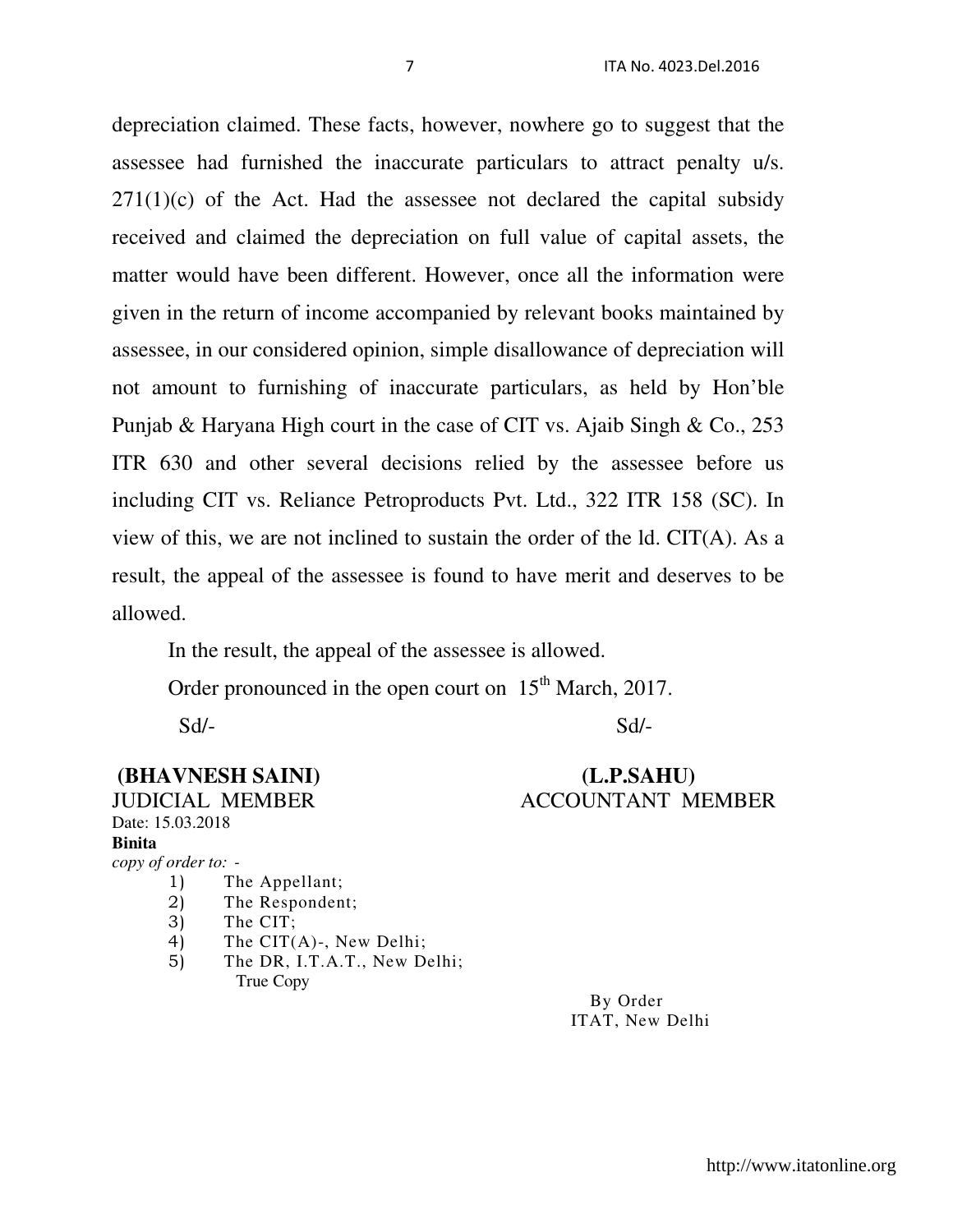| S.No.          | Details                         | Date       |
|----------------|---------------------------------|------------|
|                | Draft dictated on               | 13.03.2018 |
| 2              | Draft placed before author      | 13.03.2018 |
| 3              | Draft proposed & placed before  |            |
|                | the Second Member               |            |
| $\overline{4}$ | Draft discussed/approved by     |            |
|                | <b>Second Member</b>            |            |
| 5              | Approved Draft comes to the Sr. |            |
|                | <b>PS/PS</b>                    |            |
| 6              | Kept for pronouncement on       | 15.03.2018 |
|                | File sent to Bench Clerk        |            |
| 8              | Date on which the file goes to  |            |
|                | the Head Clerk                  |            |
| 9              | Date on which file goes to the  |            |
|                | A.R.                            |            |
| 10             | Date of Dispatch of order       |            |